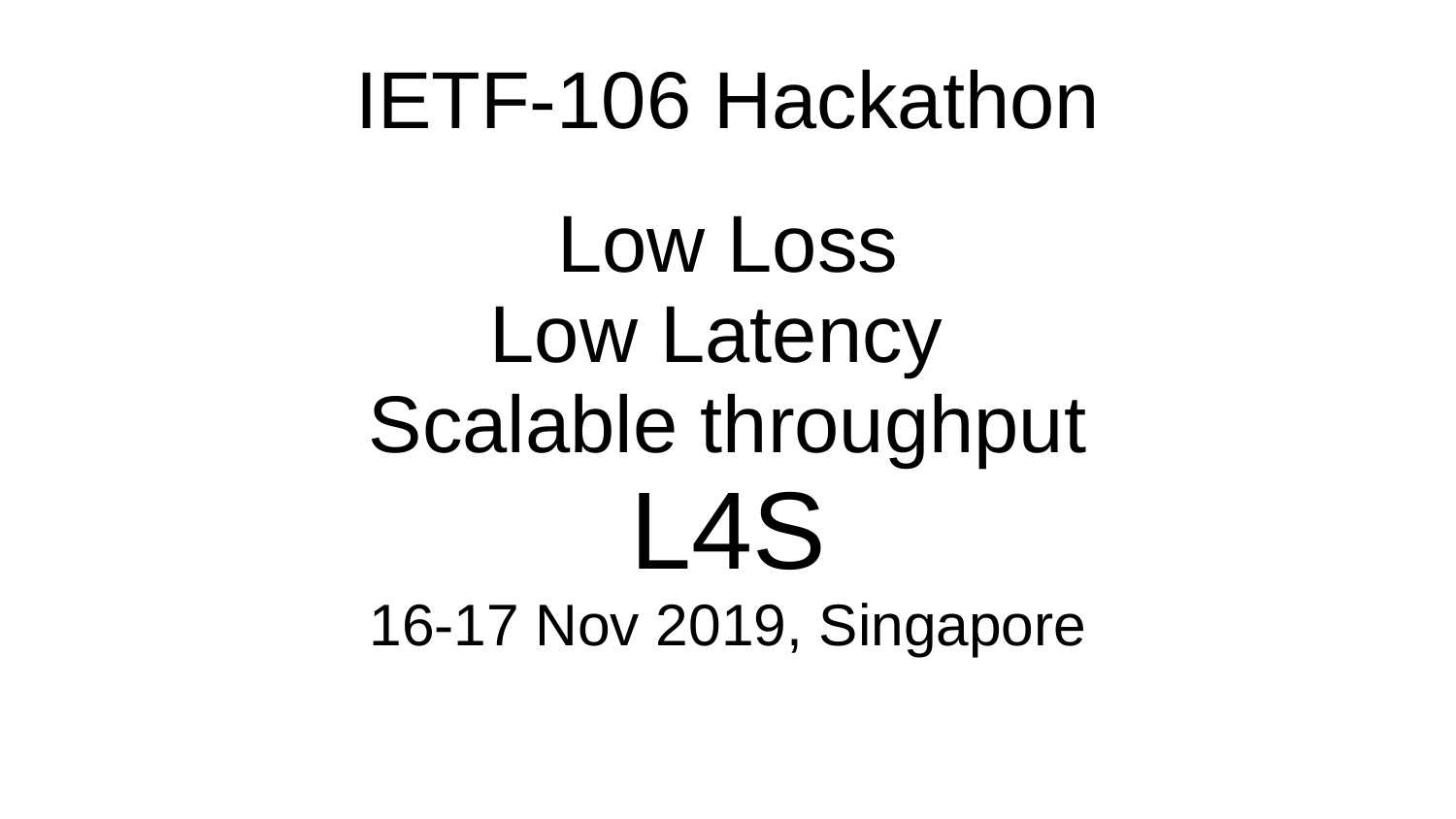## L4S Background

- Low Loss Low Latency Scalable throughput
- Pre-existing L4S code via: https://riteproject.eu/dctth/#code
	- DualPI2 Linux qdisc
	- $\cdot$  BBR $v2$
	- DCTCP
	- TCP Prague
	- Accurate ECN
- Specs via https://riteproject.eu/dctth/#stds-specs:
	- $\cdot$  RFC8257 (DCTCP)
	- RFC8311 (ECN Experimentation)
	- draft-ietf-tsvwg-l4s-arch (architecture)
	- draft-ietf-tsvwg-aqm-dualq-coupled (coupled AQMs)
	- draft-ietf-tsvwg-ecn-l4s-id (L4S-ECN identifier)
	- draft-ietf-tcpm-accurate-ecn (TCP ECN feedback)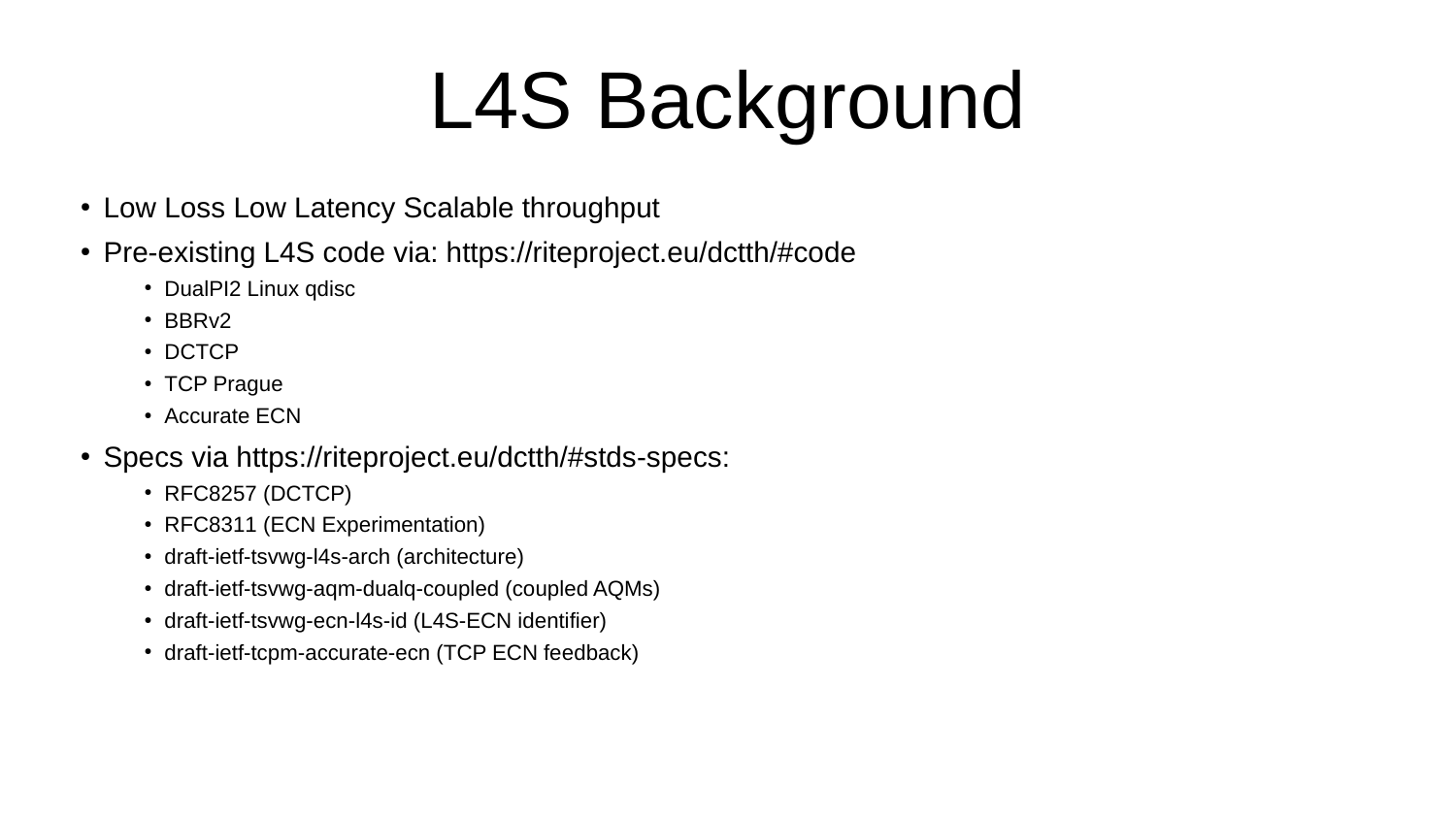#### People & Projects

| <b>Olivier Tilmans (remote)</b> | testbed interop: TCP Prague v BBRv2         |
|---------------------------------|---------------------------------------------|
| <b>Bob Briscoe</b>              | The management                              |
| <b>Richard Scheffenegger</b>    | <b>FreeBSD Accurate ECN</b>                 |
| Ilpo Järvinen                   | Accurate ECN TCP feedback: upstream prep    |
| <b>Asad Ahmed</b>               | TCP Prague Testbed for Classic ECN fallback |
| Tom Henderson (remote)          | ns3 L4S Coupled DualQ – update to draft-10  |
| Mohit Tahilini (remote)         | ns3 DCTCP maintenance                       |
| Vivek Jain (remote)             | ns3 AccECN & ECN++ maintenance              |
| Viyom Mittal (remote)           | ns3 DCTCP maintenance                       |
| <b>Ankit Deepak (remote)</b>    | ns3 DualPI2 & PI2 maintenance               |
| Joakim Misund (remote)          | ns3 TCP Prague adding paced chirping        |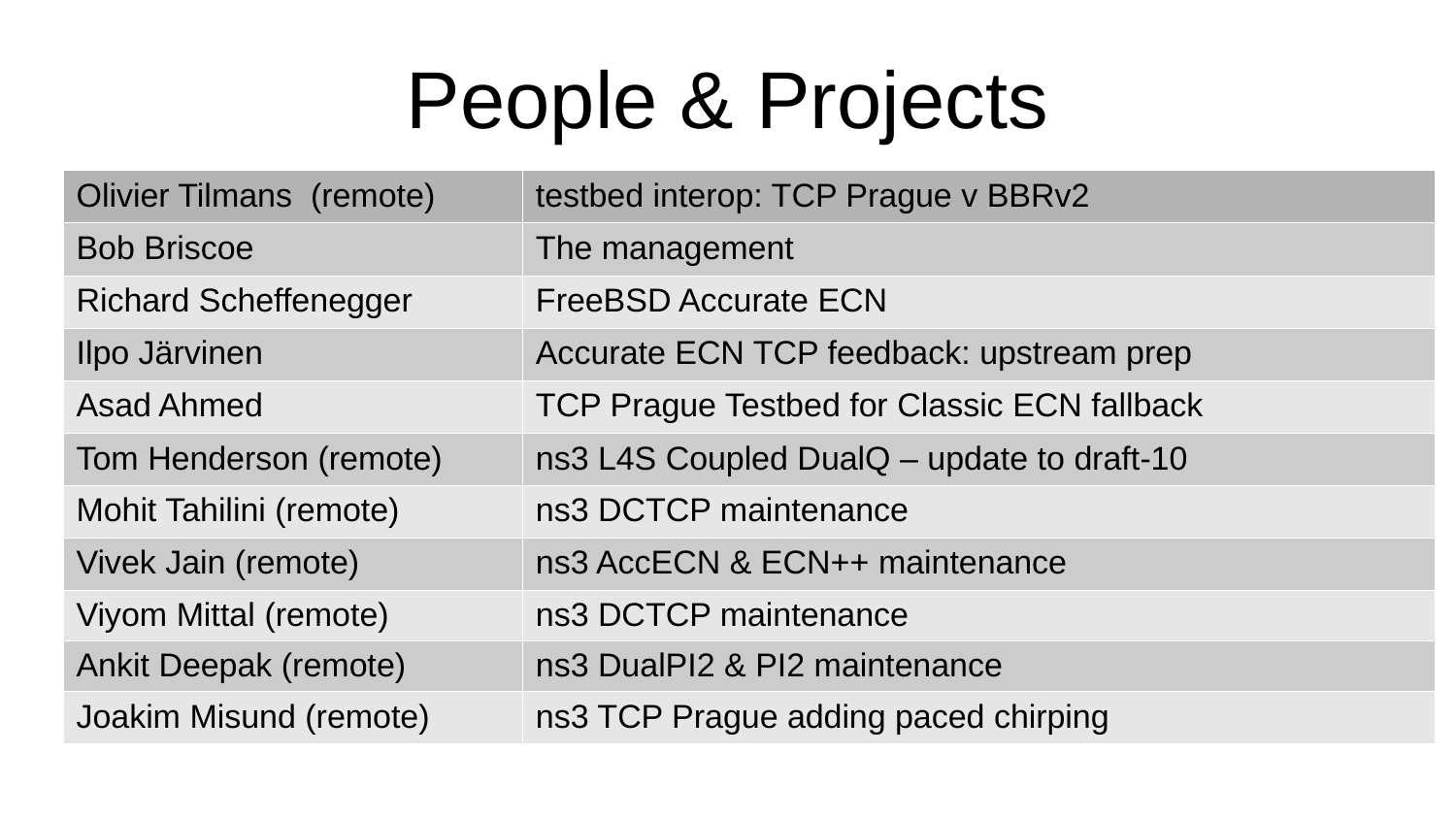# What got achieved

- Newbie build of testbed, to verify README
- TCP Prague v BBRv2: ran through full test regime
- Accurate ECN TCP feedback
	- Linux code review, sequencing patches for upstreaming
	- how to add a new feedback mechanism
- ns-3 L4S implementation
	- Fast-start (paced chirping) added to TCP Prague implementation running
	- Updated DualQ Coupled AQM implementation to draft-10
	- Cleanup of public DCTCP, AccECN and ECN++ implementations
	- DCTCP & ECN config code
	- see https://www.nsnam.org/wiki/Sprints#Results of past sprints